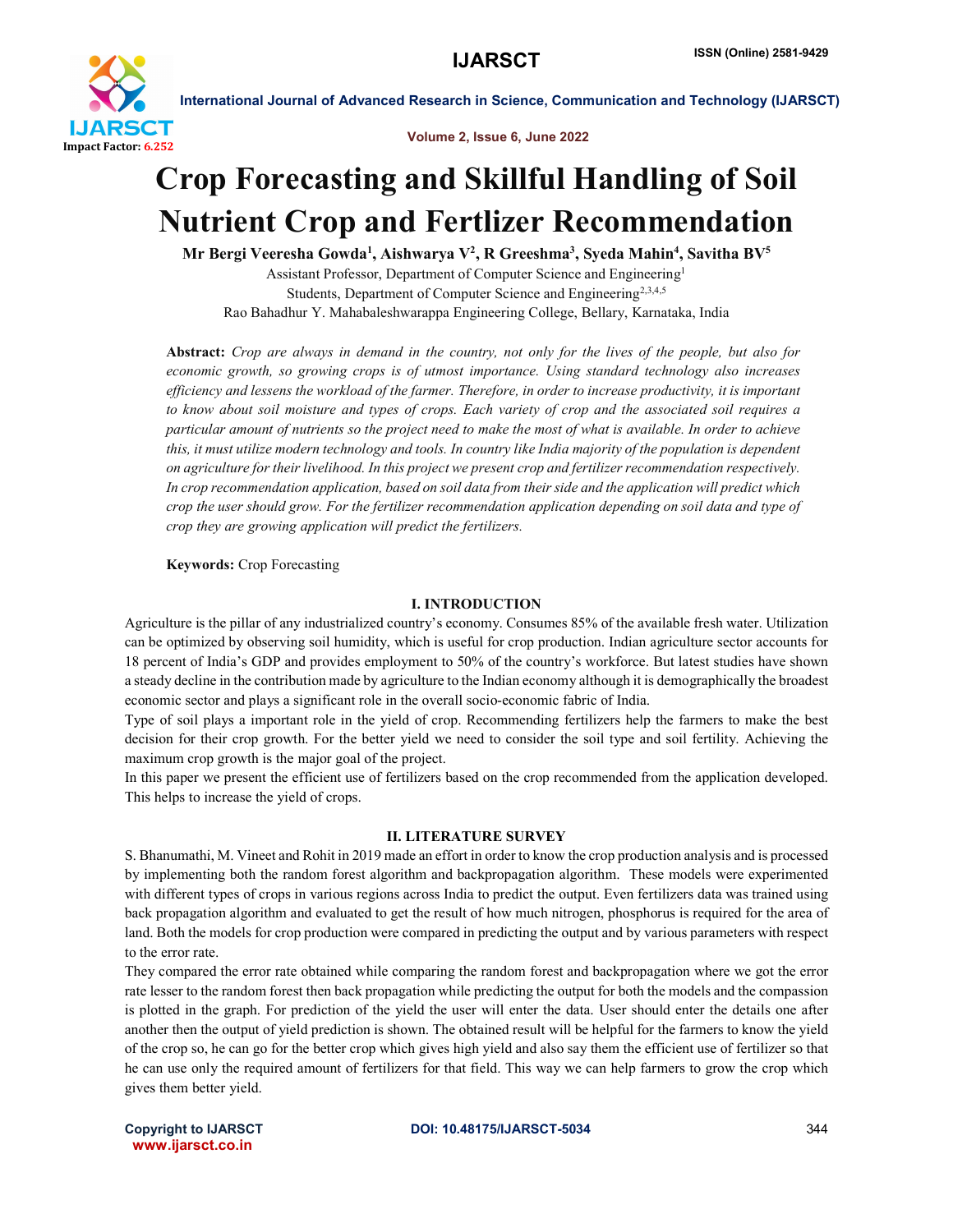

#### Volume 2, Issue 6, June 2022

In July 2017 group of researchers Sabina Rahaman, Harshitha M, Anusha R, and Chandana M from department of electronics and communication BMS Institute of Technology, Bangalore have invented a research which detects NPK Ratio Level Using SVM Algorithm and Smart Agro Sensor system they have integrated a sensing module with an Image processing setup to monitor the essential details needed for plant growth from the soil. As inputs, they have got Temperature/Humidity, Soil Moisture, and PH level. Which means those things directly affect to the fertilizer level of the soil. Furthermore, Image Acquisition, enhancing the image using Grey scale analysis, Adaptive Histogram analysis, and feature extraction Methods have used by the research team for better results.

The soil parameters like temperature, moisture, PH, humidity and light are monitored using various sensors. The values obtained are converted to digital using an Analog to Digital converter and serially sent to the cloud through a Raspberry pi. Finally, the output is displayed in the laptop/mobile application. The system supervises the overall soil characteristics with the aid of IOT. In order to maintain efficient crop productivity, soil parameters namely: PH level, soil moisture, temperature and humidity are continuously monitored using sensors. A system is designed where the fertility of soil is improved, and the quality of the soil can be increased by the development of optimal transducer. The amount of NPK are obtained as low, medium and high. An Arduino microcontroller is used for data acquisition and the analog output is converted to digital.

A system is designed where a microcontroller-based device is connected to the EC sensor, PH sensor and a color sensor. The values are read from the sensors and transmitted to a mobile application over Bluetooth serial communication. A system used for the detection of the soil parameters and the PH level with the aid of artificial neural network and image processing techniques respectively was proposed.

C. P. Wickramasinghe and his team in 2019 through there project, authors have analyzed that can make the agricultural industries more efficient and profitable with the aid of technology. This project puts forward a solution based on IOT.

Madhumathi R, Arumuganathan T, Shruti R 2020 The output for various soil parameters for different soil samples are obtained through this system and the recommendation quantity of fertilizers are suggested which minimizes the usage of excess fertilizers there by maximizing the yield.

Usman Ahmed in 2021 This paper proposed an improved genetic algorithm (IGC) to recommend an optimal setting for nutrients to different crops.

Researchers, B. Milovic and V. Radojevic have done research on the importance of data mining in Agriculture. In order to maintain the growth of the selected crop and generate a fertilizer plan to handle widely distributed data set with the nutrient levels the plant need in different time periods. They have used data mining techniques to organize the data set and gather the required data by using patterns and algorithms.

There are many type of data mining techniques that can be used for agriculture according to there research. As an example, they have used K-nearest neighbor for simulating daily precipitations and other weather variables and estimating soil water parameters and climate forecasting. And Neural Networks for the forecasting of water resources variables in agriculture.

#### III. PROBLEM STATEMENT

The production of agriculture is affected by several climate factors. Like metrological parameters (Humidity, wind speed, temperature) soil parameters ( PH, organic carbon, phosphorus, fiber etc.) And due to continuously change in climate conditions everything is messed.

In India farmers still follow the traditional technology which they adopted from their ancestor. But the problem is that in earliest time climate was very healthy everything has happened on time. But now most of the things have been changed due to global warning and many other factors. The main problem with agriculture in India is lack of rainfall in seasonal time.

To overcome these above issues, we need to develop a system which will able to find the hidden facts or results, patterns and insights. The farmer can predict which crop should sow so that he can get more benefit. In proposed system we are applying data analytics technique on agriculture production- based datasets and find the insight so that it can help to the farmers and their decision making.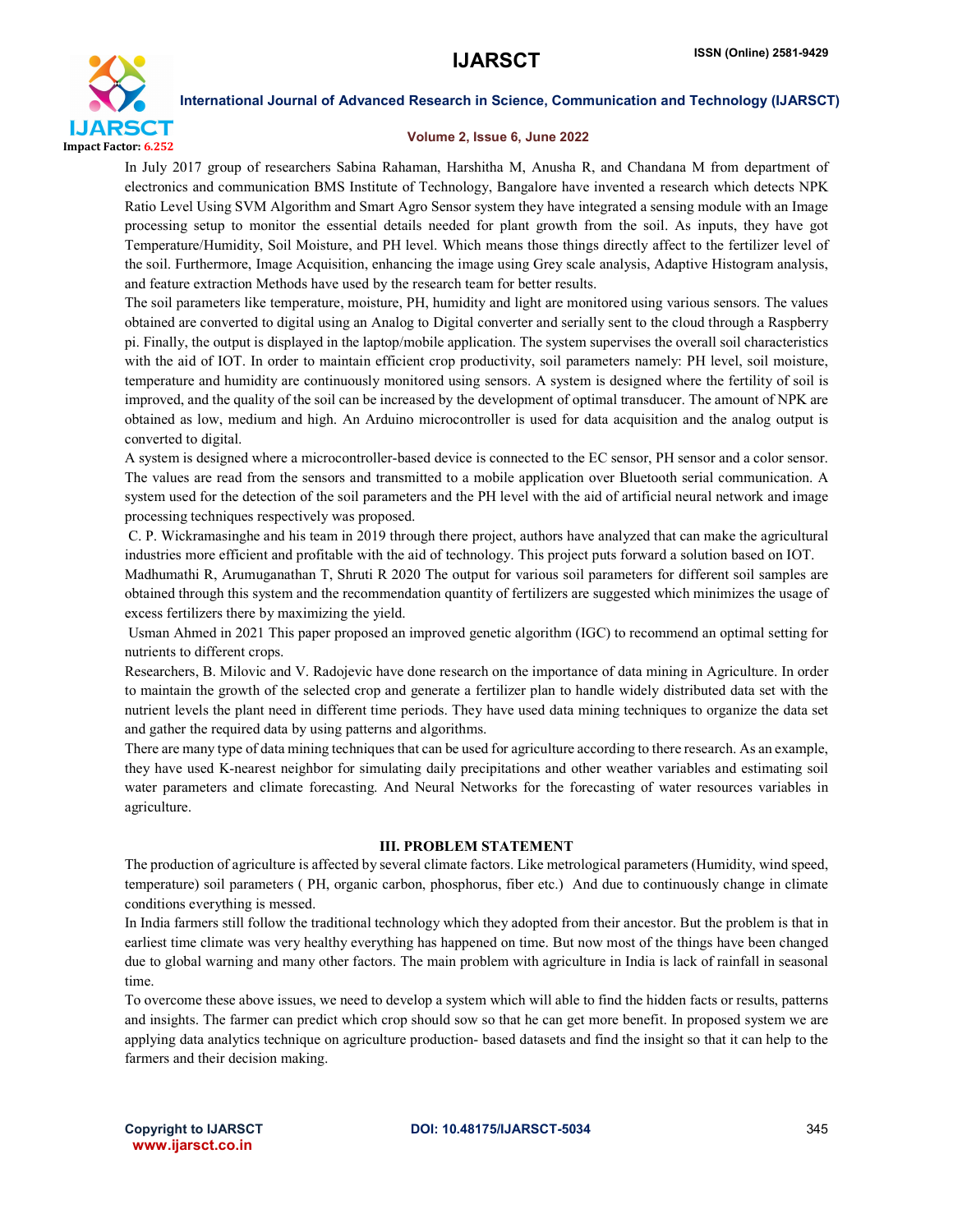

#### Volume 2, Issue 6, June 2022

### IV. EXISTING SYSTEM

This section provides the proposed methodology used for crop and fertilizer recommendation. The purpose of crop and fertilizers recommendation is to estimate production in agriculture sector for better crop management and make strategic decisions for improving crop yield in future. The existing model can be incorporated with a decision support system that can be used in precision agriculture which aims at complete farm management.

### V. PROPOSED SYSTEM

Recommendation of the crop using the efficient algorithm and suggest how much quantity of fertilizer should be used to get the proper yield for the crop using random forest algorithm. The data mining techniques on historical climate and crop production data several predictions are made which increase the crop productivity.

The decision support system must be implemented for the farmers to take proper decisions about soil and crop to be cultivated. we have collected the dataset with attributes of the crop season, area and production in hectares and analyzed with various algorithms.

### VI. METHODOLOGY

The data analysis is process of inspecting cleansing, modelling data with the goal of discovering useful information and conclusions. It is a process of analyzing, extracting and predicting the meaningful information from huge data to extract some pattern. This process is used by companies to turn the raw data of their customer to useful information. This analysis can also be used in the field of agriculture. Agricultural researchers insist on the need for an efficient mechanism to predict and improve the crop growth and majority of research works in agriculture focus on biological mechanisms to identify crop growth and improve its yield. The outcome of crop yield primarily depends on parameters such as variety of crop, seed type and environmental parameters such as sunlight (Temperature), soil (PH),, water (PH), rainfall and humidity. By analyzing the soil and atmosphere at particular region best crop in order to have more crop yield and the net crop yield can be predicted. This prediction will help the farmers. To choose appropriate crops for their farm according to the soil type, temperature, soil ph, npk, fertilizer and months.

India is a highly populated country and randomly change in the climatic conditions need to secure the world food resources. Farmers face serious problems in drought conditions. Type of soil plays a major role in the crop yield. Suggesting the use of fertilizers may help the farmers to make the best decision for their cropping situation. The number of studies information and communication technology can be applied for recommendation of crop.

Smart agriculture is the way of conveying information from traditional farmers to the educated farmers. To obtain estimates of aggregate physical production functions for the yield of various crops in specified states, considering various technological factors and a newly developed weather index as inputs.

### 6.1 Crop Recommendation

The outcome of crop recommendation primarily depends on parameters such as variety of crop, seed type and environmental parameters such as sunlight, ph, npk. By analyzing the soil and atmosphere at particular region best crop in order to have more crop in order to have more crop yield and the net crop yield can be predicted. This prediction will help the farmers. To choose appropriate crops for their farm according to the soil type, temperature, ph, fertilizers.

### 6.2 Fertilizer Recommendation

India is a highly populated country and randomly change in the climatic conditions need to secure the world food resources, farmers face serious problem in drought conditions. Type of soil plays a major role in the crop recommendation. Suggesting the use of fertilizers may help the farmers to make the best decision for their cropping situation. Based on soil type and soil PH we suggest what kind of fertilizer should be used for particular crop.

### 6.3 Random Forest Algorithm

Random forest algorithm is a supervised classification algorithm. We can see it from its name, which is to create a forest by some way and make it random. There is a direct relationship between the number of trees, the more accurate the result. But one thing to note is that creating the forest is not the same as constructing the decision with information gain or gain index approach.

www.ijarsct.co.in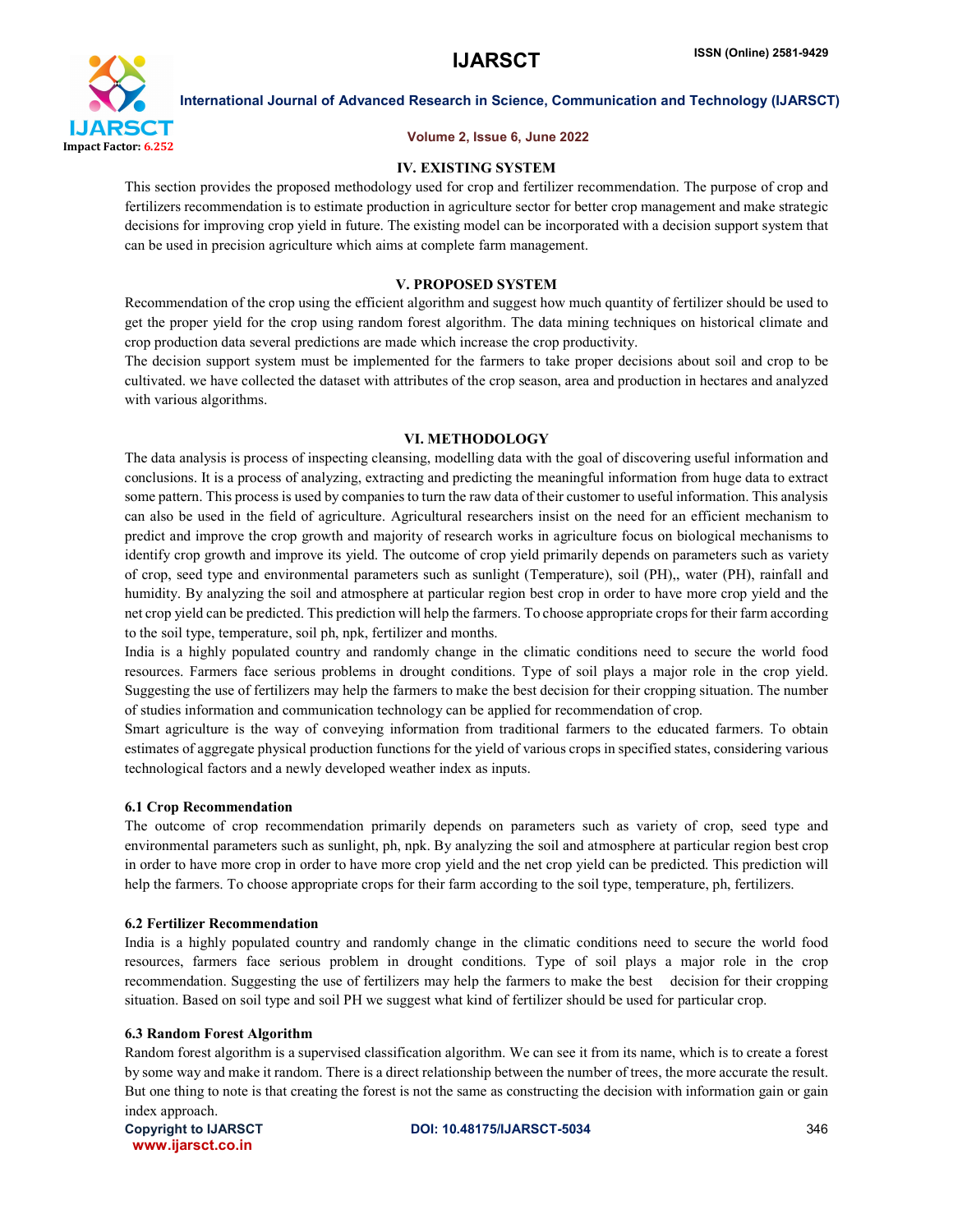

### Volume 2, Issue 6, June 2022

#### VII. HOW RANDOM FOREST ALGORITHM WORKS?

There are two stages in Random Forest algorithm, one is random forest creation, the other is to make a prediction from the random forest classifier created in the first stage. The whole process is shown below, and its easy to understand using the figure.

Firstly shows the random forest creation pseudocode:

- 1. Randomly select "k" features from total "m" features where K<<m
- 2. Among the "K" features, calculate the node "d" using the best split point
- 3. Split the node into daughter nodes using the best split
- 4. Repeat the a to c steps until "I" number of nodes has been reached
- 5. Build forest by repeating steps a to d "n" number of times to create "n" number of trees

| ו־־־ ס־ |                 |     |     |                 |                |
|---------|-----------------|-----|-----|-----------------|----------------|
| F11     | F12             | F13 | F14 | F15             | T1             |
| F21     | F <sub>22</sub> | F23 | F24 | F25             | T <sub>2</sub> |
|         |                 |     |     |                 |                |
|         |                 |     |     |                 |                |
| Fm1     | Fm2             | Fm3 | Fm4 | Fm <sub>5</sub> | Tm             |
|         |                 |     |     |                 |                |

| F11 | F12 | F13 | F14              | F15 | T1             |
|-----|-----|-----|------------------|-----|----------------|
| F81 | F82 | F83 | F84              | F85 | T <sub>8</sub> |
|     |     | ۰   |                  |     |                |
|     |     |     |                  |     |                |
| Fj1 | Fi2 | Fj3 | F <sub>i</sub> 4 | Fj5 | T.             |

| F21 | F22 | F23 | F24 | F25             | T <sub>2</sub> |
|-----|-----|-----|-----|-----------------|----------------|
| F51 | F52 | F53 | F54 | F <sub>55</sub> | T <sub>5</sub> |
|     |     |     |     |                 |                |
|     |     |     |     |                 |                |
| Fm1 | Fm2 | Fm3 | Fm4 | Fm <sub>5</sub> | Tm             |

| F31 | F32             | F33 | F34 | F35 | T <sub>3</sub> |
|-----|-----------------|-----|-----|-----|----------------|
| F61 | F <sub>62</sub> | F63 | F64 | F65 | T <sub>6</sub> |
|     |                 |     |     |     |                |
|     |                 |     |     |     |                |
| Fk1 | Fk <sub>2</sub> | Fk3 | Fk4 | Fk5 | Tk             |

In the next stage, with the random forest classifier created, we will make the prediction. The random forest prediction pseudocode is shown below:

- 1. Take the test features and use the result of each randomly created decision tree to predict the outcome and store the predicted outcome(target)
- 2. Calculate the votes for each predicted target
- 3. Consider the high voted predicted target as the final prediction from the random forest algorithm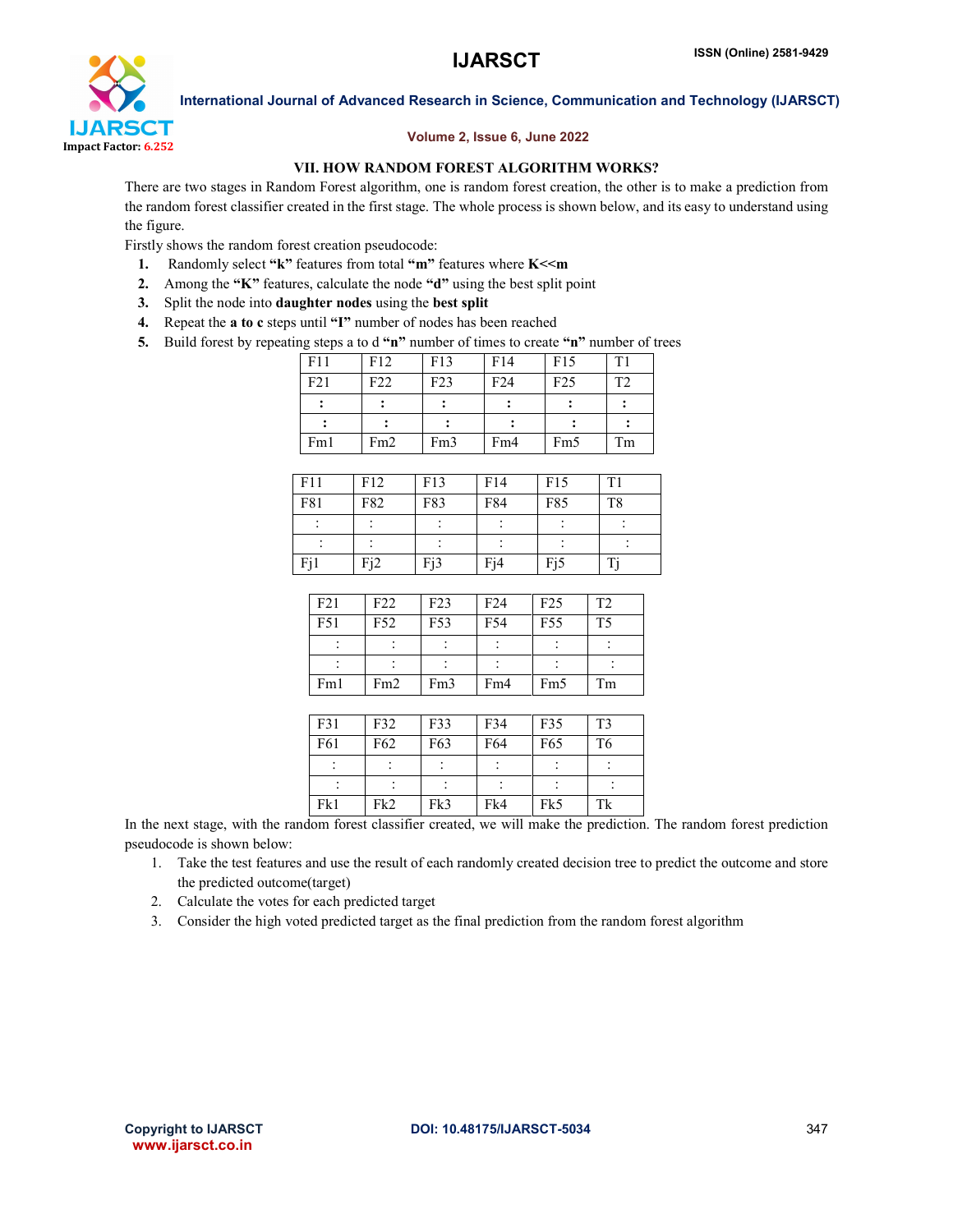





### VIII. RESULT/PERFORMANCE ANALYSIS

Analysis is the processing of breaking a complex topic or substance into smaller parts to gain a better understanding of it. Analysts in the field of engineering look at requirements, structures, mechanisms, and systems dimensions. Analysis is an exploratory activity. The analysis phase is where the project lifecycle begins. The analysis phase is where you break down the deliverables in the high -level project charter into the more detailed business requirements.



www.ijarsct.co.in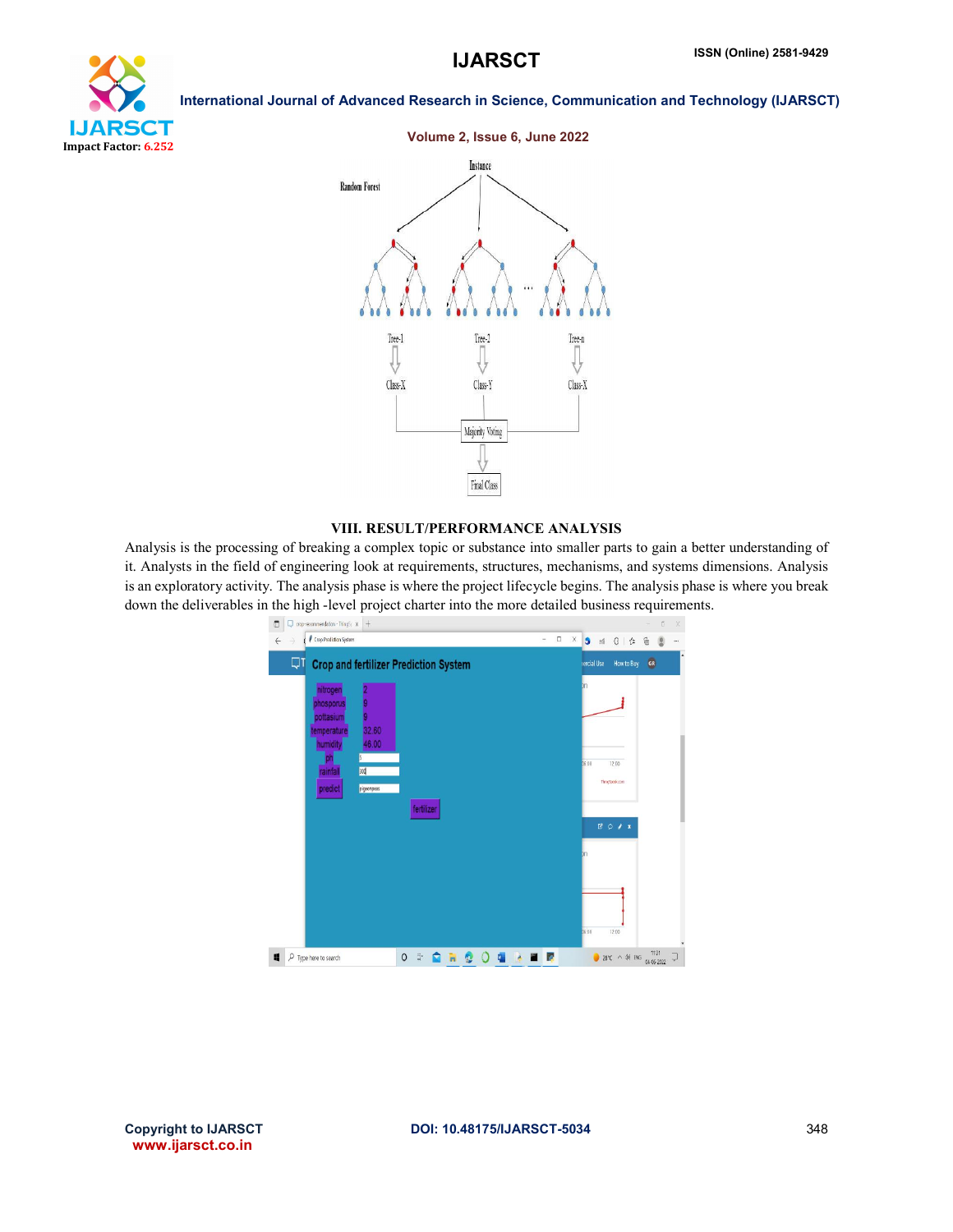



The output of this paper is that it recommends both the crop and fertilizers based on the data gathered by testing the soil with the help of sensors. The tested data from Arduino is dumped into the system and then the output graph is displayed with the help of thingspeak. Based on the data collected from the graph the NPK and temperature values are taken and then the crop and fertilizers are recommended.

## IX. CONCLUSION

Agriculture is the backbone of countries like India. However the usage of technology towards agriculture is to be given paramount importance towards agriculture. This paper propose a system which will help farmers to have an idea of crop to be grown based on many parameters using this farmer can make decisions on whether to grow that particular crop or go for alternate crop in case recommendations are unfavorable. This research work ca be enhanced to next level. We can build a recommender system of agriculture production and distribution for farmers. By which farmers can make decision in which season which crop should be grown so that they can get more benefit.

www.ijarsct.co.in

#### Copyright to IJARSCT **DOI: 10.48175/IJARSCT-5034** 349